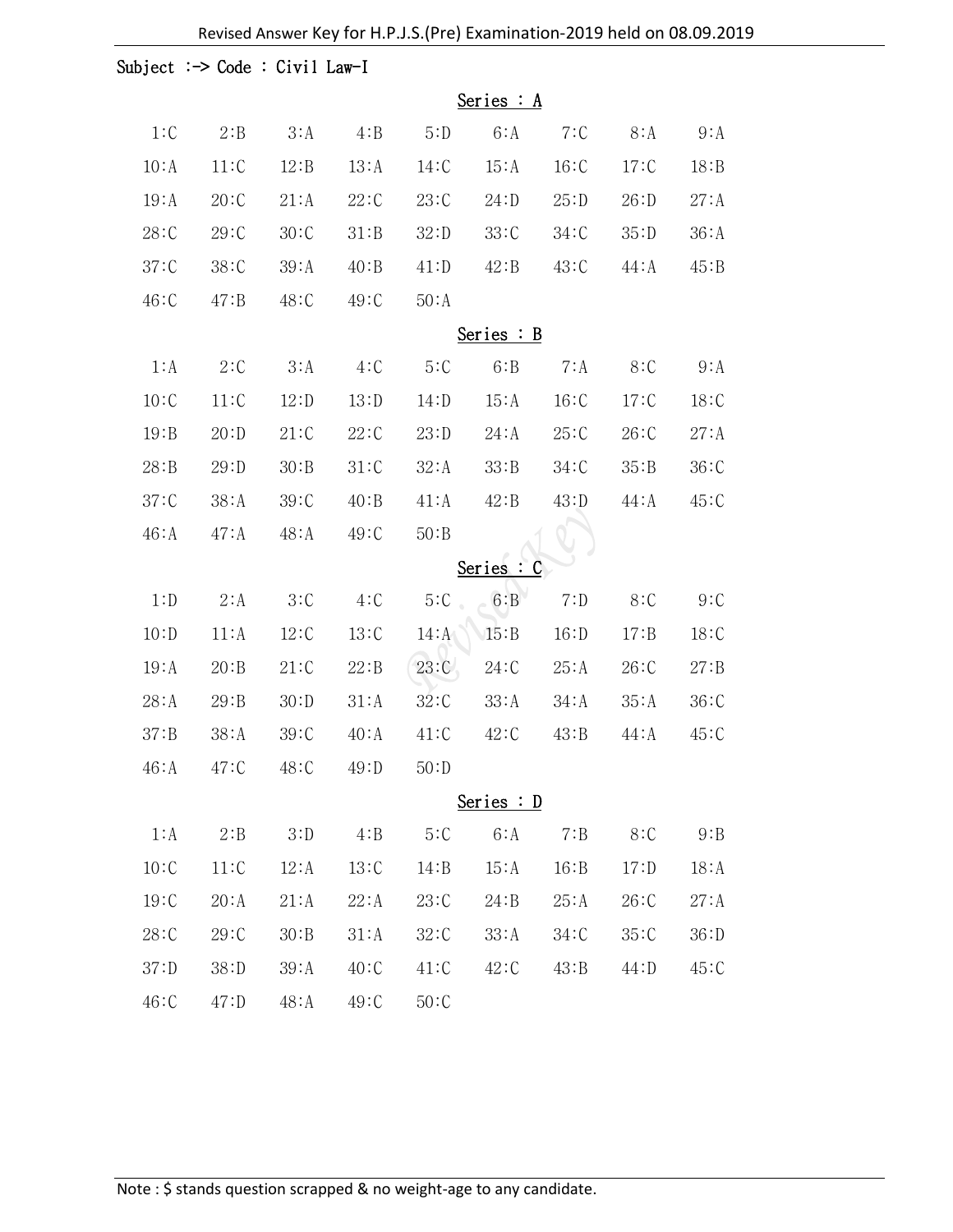|       | Subject : $\rightarrow$ Code : Civil Law-II |         |       |       |          |       |       |       |
|-------|---------------------------------------------|---------|-------|-------|----------|-------|-------|-------|
|       | Series $: A$                                |         |       |       |          |       |       |       |
| 1:A   | 2:C                                         | 3:C     | 4: D  | 5:B   | 6:B      | 7: A  | 8:C   | 9: D  |
| 10:B  | 11: D                                       | 12:B    | 13:A  | 14:B  | 15:C     | 16:A  | 17: D | 18:B  |
| 19:B  | 20:A                                        | 21:C    | 22:B  | 23: D | 24:A     | 25:A  | 26:B  | 27: D |
| 28:C  | 29:A                                        | 30:C    | 31:C  | 32:A  | 33:C     | 34:D  | 35:D  | 36:B  |
| 37:A  | 38:A                                        | 39:B    | 40:B  | 41:C  | 42:A     | 43: D | 44:B  | 45:D  |
| 46:A  | $47:$ C                                     | $48:$ A | 49:A  | 50:C  |          |       |       |       |
|       | Series $:B$                                 |         |       |       |          |       |       |       |
| 1:A   | 2:B                                         | 3:C     | 4:A   | 5:D   | 6:B      | 7:B   | 8: A  | 9:C   |
| 10:B  | 11: D                                       | 12:A    | 13:A  | 14:B  | 15: D    | 16:C  | 17:A  | 18:C  |
| 19:C  | 20:A                                        | 21:C    | 22: D | 23: D | 24:B     | 25:A  | 26:A  | 27: B |
| 28:B  | 29:C                                        | 30:A    | 31:D  | 32:B  | 33:D     | 34:A  | 35:C  | 36:A  |
| 37:A  | 38:C                                        | 39:A    | 40:C  | 41:C  | 42: D    | 43:B  | 44:B  | 45:A  |
| 46:C  | 47:D                                        | 48:B    | 49:D  | 50:B  |          |       |       |       |
|       |                                             |         |       |       | Series : | C     |       |       |
| 1:B   | 2: D                                        | 3:C     | 4:A   | 5:C   | 6:C      | 7: A  | 8:C   | 9: D  |
| 10: D | 11:B                                        | 12:A    | 13:A  | 14:B  | 15:B     | 16:C  | 17:A  | 18: D |
| 19:B  | 20: D                                       | 21:A    | 22:C  | 23:A  | 24:A     | 25:C  | 26:A  | 27:C  |
| 28:C  | 29:D                                        | 30:B    | 31:B  | 32:A  | 33:C     | 34:D  | 35:B  | 36:D  |
| 37: B | 38:A                                        | 39:B    | 40:C  | 41:A  | 42:D     | 43:B  | 44:B  | 45:A  |
| 46:C  | 47:B                                        | 48:D    | 49:A  | 50:A  |          |       |       |       |
|       | Series : D                                  |         |       |       |          |       |       |       |
| $1:B$ | 2:B                                         | 3:C     | 4: A  | 5:D   | 6:B      | 7: D  | 8:A   | 9:C   |
| 10:A  | 11:A                                        | 12:C    | 13:A  | 14:C  | 15:C     | 16: D | 17:B  | 18:B  |
| 19:A  | 20:C                                        | 21: D   | 22:B  | 23: D | 24:B     | 25:A  | 26:B  | 27:C  |
| 28:A  | 29: D                                       | 30:B    | 31:B  | 32:A  | 33:C     | 34:B  | 35:D  | 36:A  |
| 37: A | 38:B                                        | 39:D    | 40:C  | 41:A  | 42:C     | 43:C  | 44:A  | 45:C  |
| 46: D | 47:D                                        | 48:B    | 49:A  | 50:A  |          |       |       |       |